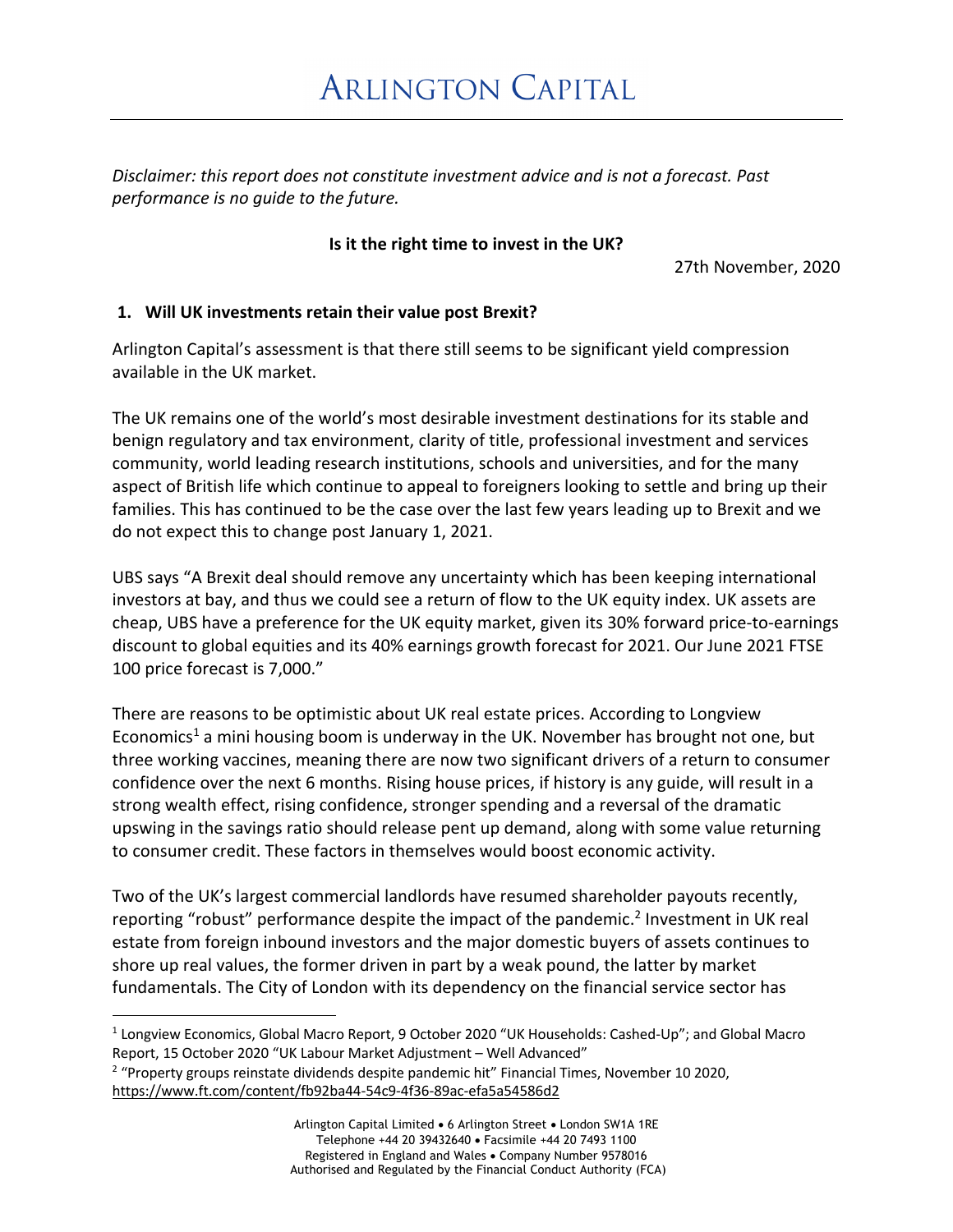proved rather resilient and as few as 7,500 financial services sector jobs have left so far, compared to predictions  $3$  of a huge wave leaving for Frankfurt or Paris. More are likely to go as the ECB creates a regulatory burden on firms to establish more of their operations in Europe in order to be able to trade. However, UK financial services should remain robust as the UK will still host the most liquid financial markets in Europe, which is ultimately what counts. As former Bank of England Governor Mark Carney has pointed out the "City is too big to be a rule taker" and there is a complementary view that "moving away from a one-size-fits-all regime might help UK finance form new partnerships which would help to offset lost business with the EU, now just under 40 per cent of the UK's trade in financial services." 4

If anything, we see the UK market and London especially as considerably more attractive than for example, the German real estate market. Germany's real estate market has experienced steep yield compression over the last years, and appears to be priced at the top of the cycle. International investors underweight the UK and London since 2016 are, we believe, going to see this imbalance reduce.

## **2. What will happen to sterling after Brexit?**

Arlington's assessment is that there is some limited upside for sterling when the current Brexit uncertainties clear.

Sterling currently buys €1.12 and has traded around this mark with some volatility for over eighteen months now. Remember that sterling bought €1.30 on 23 June 2016 the day the Brexit referendum was held. Sterling had already depreciated significantly over 6 months prior to the vote so the current trading range is at an historic low. The market consensus suggests that risks associated with a hard Brexit, perhaps with a tiny trade deal attached, is largely priced in already.

Goldman Sachs Asset Management expects<sup>5</sup> that Britain and the European Union will strike a "thin" trade pact toward year-end, yet it maintains a "broadly neutral" position in the pound, gilts and the nation's corporate credit market regardless. The bank said that sterling, which at the time of the vote to leave the EU bought \$1.30 or €1.10, remains held back by a perceived level of uncertainty that is "no longer warranted". Goldman said: "An orderly exit should persuade longer-term investors to reduce their UK underweights that have persisted since the referendum, as well as significantly reduce the risk that the Bank of England will introduce negative rates."

<sup>&</sup>lt;sup>3</sup> "Tens of thousands of jobs will go' in the City if UK leaves EU" https://www.ft.com/content/868345d8-1607-11e6-b197-a4af20d5575e

<sup>&</sup>lt;sup>4</sup> "Brexit and the City: lost passport. A beggar-thy-neighbour battle for business will benefit Paris, Frankfurt and Dublin less than some EU politicians imagine" https://www.ft.com/content/b7ca7c6d-5753-4013-945a-55f2924269c1

<sup>&</sup>lt;sup>5</sup> Goldman Sachs Economics Research 7 November 2020 "A (V) accine Shaped Recovery"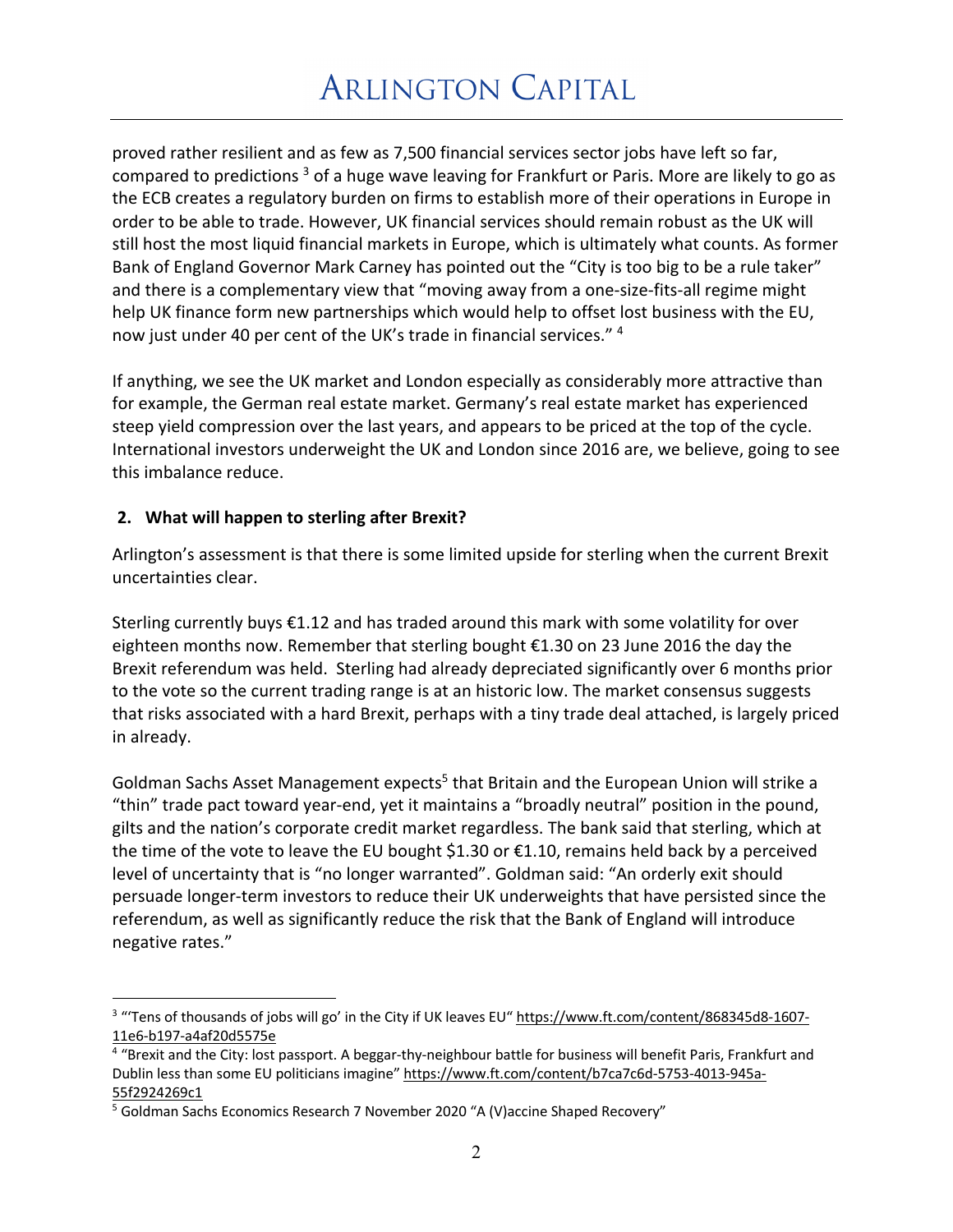We agree with Goldman's expectations for a "thin" trade deal at best, and bearing in mind the market has this largely priced in already, should there be no deal we expect some volatility to perhaps even approaching parity<sup>6</sup>. We expect a quick recovery to follow above the  $\epsilon$ 1.1 mark with further upside from an economic recovery as vaccination releases pent up demand in the economy, with the potential for a "rebound in UK assets" and the consequent release of pentup demand for the pound likely also to assist the Bank of England in avoiding negative interest rates.<sup>7</sup>

The sterling interest rate Forward Swap Curve<sup>8</sup> implies a market consensus that rates will not rise much over the next five years. It is also the current policy of the Bank of England not to raise rates any time soon<sup>9</sup>. In fact, the BoE is adopting an inflationary policy and stated it won't raise rates until inflation has reached its target of 2%, which it expects to occur over the next 3 years. The impact a rise in interest rates would have on the government's cost of borrowing is a further brake in this direction, a condition which affects all major economy governments.

Rather, we see inflation as the risk. The Bank of England has a mild basic inflation target of 2% that may be "moderately" exceeded before the Bank takes any action, with the BoE likely to follow within the Fed policy here<sup>10</sup>, so we expect some inflation to have a meaningful impact over the next five to ten years, but against what background?

To address the public finances, the UK is comparatively fiscally and monetarily conservative, standing favourably alongside comparable big economy borrowers, ensuring interest rates can stay low in the longer term, supporting the UK's longer and extending average maturity of government debt compared to other big economies $11$ . The UK's current outstanding stock of gilts had an average maturity of nearly 16 years at the start of 2020, far longer than the world's other major bond markets, and though UK government debt has risen during COVID at a rate not seen for 300 years, the Treasury is able to borrow 6 year money at negative rates, and 30 year money is available at just 0.9%.<sup>12</sup> As a result a UK sovereign debt crisis is highly unlikely.

<sup>6</sup> "Brexit crunch time? Traders say maybe later" https://www.ft.com/content/b58f2484-a741-4502-be49- 90632e6d6202

<sup>&</sup>lt;sup>7</sup> "Brexit crunch time? Traders say maybe later" https://www.ft.com/content/b58f2484-a741-4502-be49-

<sup>90632</sup>e6d6202<br><sup>8</sup> https://www.bankofengland.co.uk/statistics/yield-curves

<sup>&</sup>lt;sup>9</sup> https://www.bankofengland.co.uk/-/media/boe/files/monetary-policy-summary-and-minutes/2020/september-2020.pdf

<sup>&</sup>lt;sup>10</sup> "With inflation running persistently below this longer-run goal, the Committee will aim to achieve inflation moderately above 2 percent for some time so that inflation averages 2 percent over time and longer-term inflation expectations remain well anchored at 2 percent." FOMC statement by Jerome Powell, September 16, 2020 https://www.federalreserve.gov/newsevents/pressreleases/monetary20200916a.htm

<sup>11</sup> "UK long-term government bond yields sink below Japan's" https://www.ft.com/content/cfc3f73a-36e6-4b73- 8387-168774ed958a

<sup>&</sup>lt;sup>12</sup> "Why investors are not likely to cry out 'yikes' over UK debt" https://www.ft.com/content/767d81c6-726c-4d34-8b24-d9685a60ab1b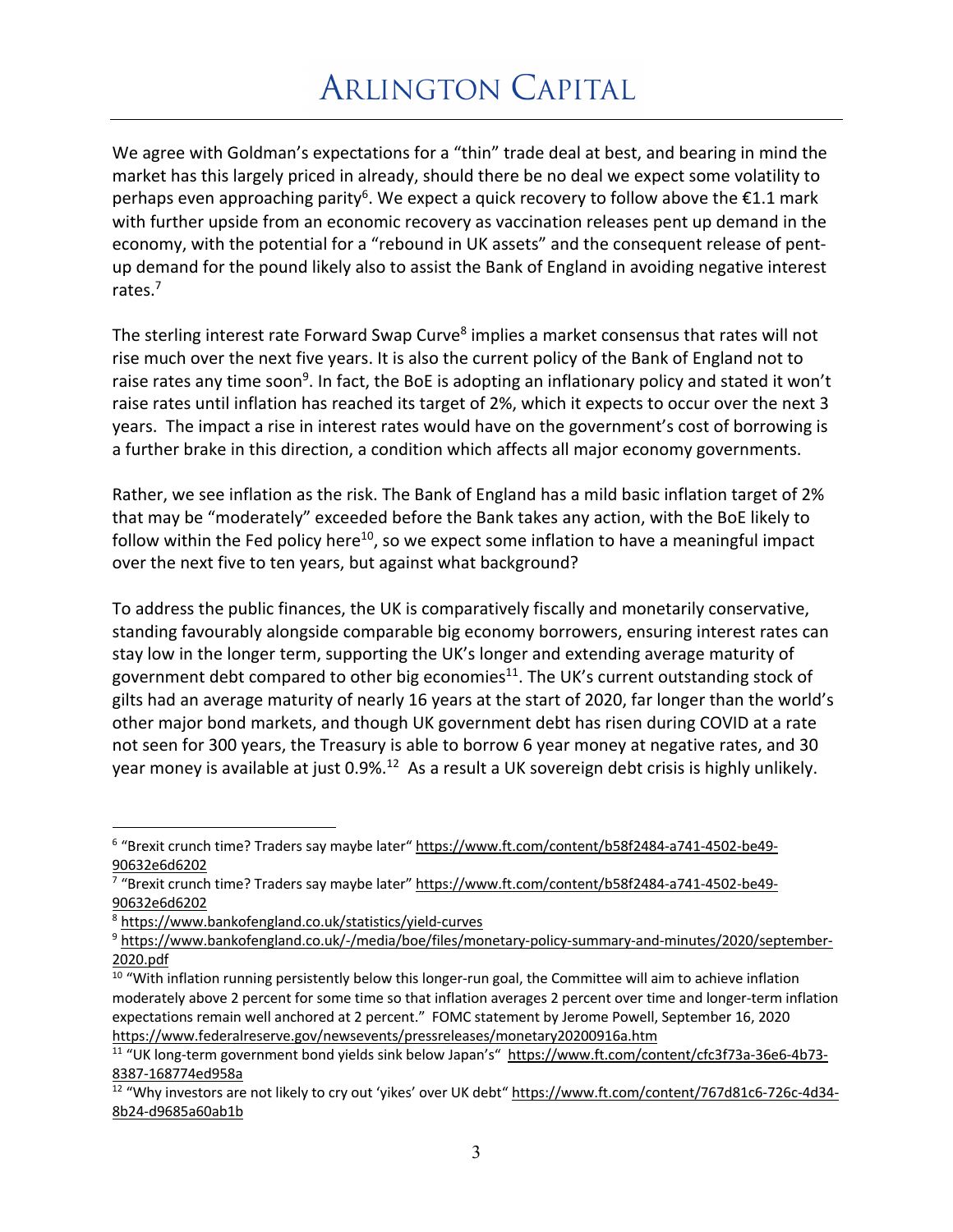Within the current basket of macro-economic factors, particularly the forward guidance issued by the Bank of England, the Goldman's analysis above remains our central expectation. We see UK real estate as an excellent hedge against wider volatility, especially when market practice commands indexed tenancy agreements and asset backed ten-year fixed debt interest rates are low and demonstrably set to remain low, with inflation the main risk alongside upside risk for sterling against the euro. Each of these factors would provide upside for investors.

## **3. Do taxes for international investors in the UK change with Brexit?**

Arlington does not provide tax advice.

We obtain individual tax opinions from leading professional services firms on behalf of our clients as part of the transaction structuring process, pre investment.  $^{13}$ 

The European Union (Withdrawal) Act 2018, although it repeals the European Communities Act 1972, actually ensures that EU legislation that applies directly to the UK is incorporated into UK law. It also ensures that UK legislation based upon other types of EU legislation, such as EU Directives, is preserved.

The principle applied is that the totality of UK law will be the same, both before and after, Exit Day. Legislation introduced in the Great Repeal Bill will in fact work exactly the same way post Brexit as it did pre-Brexit.

Further, to avoid double taxation the UK has negotiated treaties with over 100 countries so the potential for double taxation is neutralized, as well as the potential withholding taxes. There should be no changes to the tax treatment of UK investment for International-identity capital.<sup>14</sup>

UK legislation giving effect to the EU Interest and Royalties Directive (IRD) will still be effective and unamended from 1 January 2021.

## **Disclaimer**

This material has been prepared by Arlington Capital Limited. It is for distribution only under such circumstances as may be permitted by applicable law. If this material is distributed outside the UK the protections available under the FSMA 2000 to Retail clients shall not apply. In addition, the compensation scheme available in the UK shall not be available. This material is only suitable for professional clients who are assessed to be capable of making their own investment decisions and understanding the risks involved.

<sup>&</sup>lt;sup>13</sup> Note: Arlington does not provide tax advice. Comments are subject to a tax opinion from a professional services firm.

<sup>14</sup> https://www.gov.uk/guidance/double-taxation-relief-for-companies